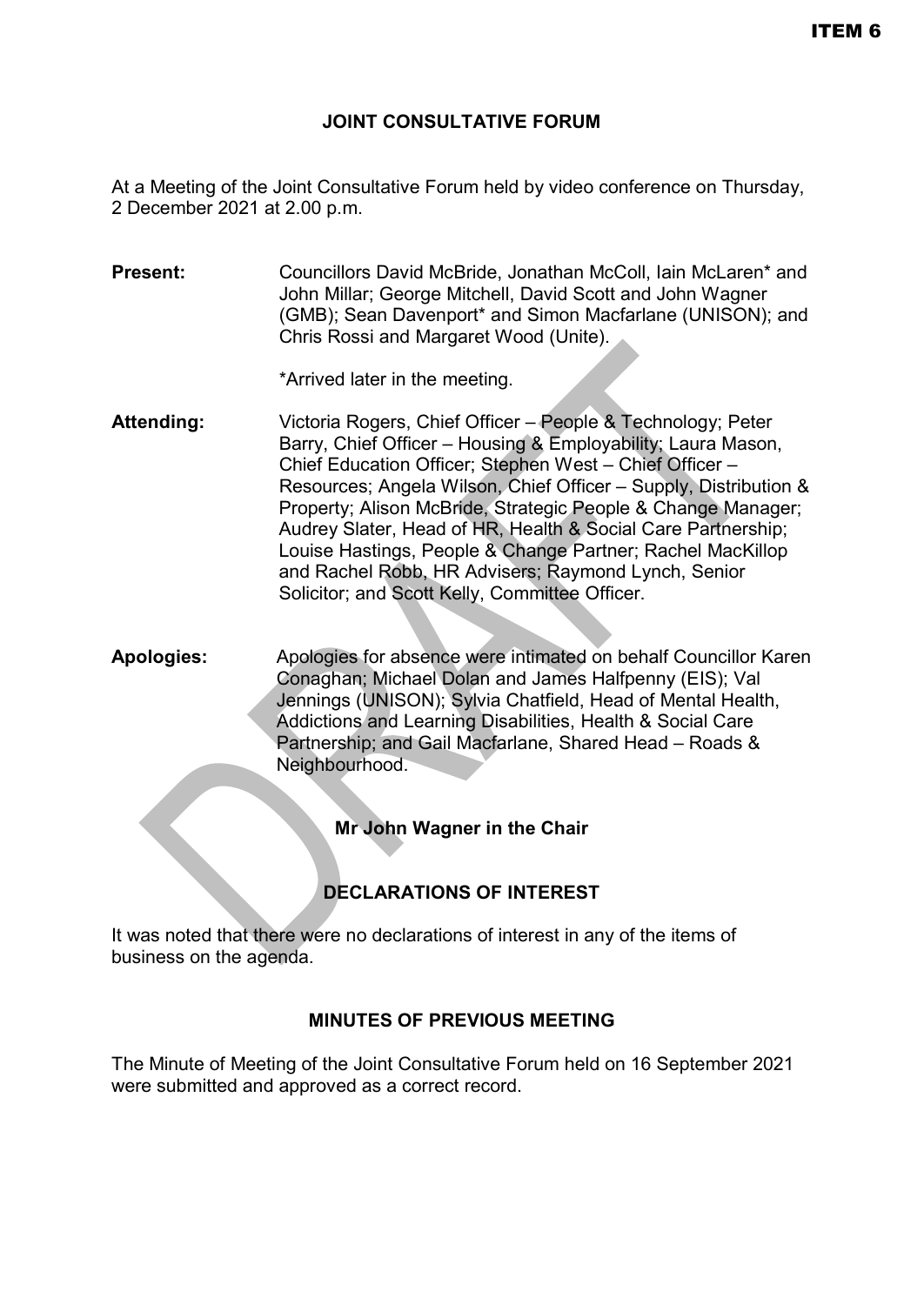#### **EMPLOYMENT RELATIONS MONITORING: BI-ANNUAL UPDATE, 1 APRIL 2021 TO 30 SEPTEMBER 2021**

A report was submitted by the Chief Officer – People & Technology advising of progress on employment relations matters for the period 1 April to 30 September 2021 across the Council.

After discussion and having heard the People & Change Partner in explanation of the report and in answer to a Member's question, the Forum agreed to note the contents of the report.

Note: Councillor McLaren and Mr Davenport joined the meeting during consideration of this item.

#### **EMPLOYEE WELLBEING: BI-ANNUAL UPDATE, APRIL TO SEPTEMBER 2021 (COUNCIL-WIDE)**

A report was submitted by the Chief Officer – People & Technology providing a detailed analysis on Council-wide employee wellbeing and attendance for the period 1 April to 30 September 2021.

After discussion and having heard the People & Change Partner in explanation of the report and in answer to Members' questions, the Forum agreed to note the annual findings for reported absence for the period 1 April 2020 to 31 March 2021, and in particular:-

- (1) the increase in Council wide sickness absence of 13,778 full time equivalent (FTE) days lost compared to the same period the previous year;
- (2) an increase of 14% in sickness absences attributed to acute medical conditions which was the most significant increase across the reasons for sickness absence; and
- (3) an increase of approximately 95 FTE employees Council wide during the reporting period compared to the same reporting period in 2020/21, and that an increase in FTE can be a contributory factor in rising sickness absence levels.

## **TRADES UNION ISSUES**

#### Failure to Apply Disciplinary Policy Consistently (item requested by Unite)

Having heard Ms Wood, it was noted that this matter was being discussed with officers and consequently would not be raised at the present meeting.

Mr Wagner, Chair, then invited the Trades Union representatives to raise any matters which had not been intimated in advance of the meeting.